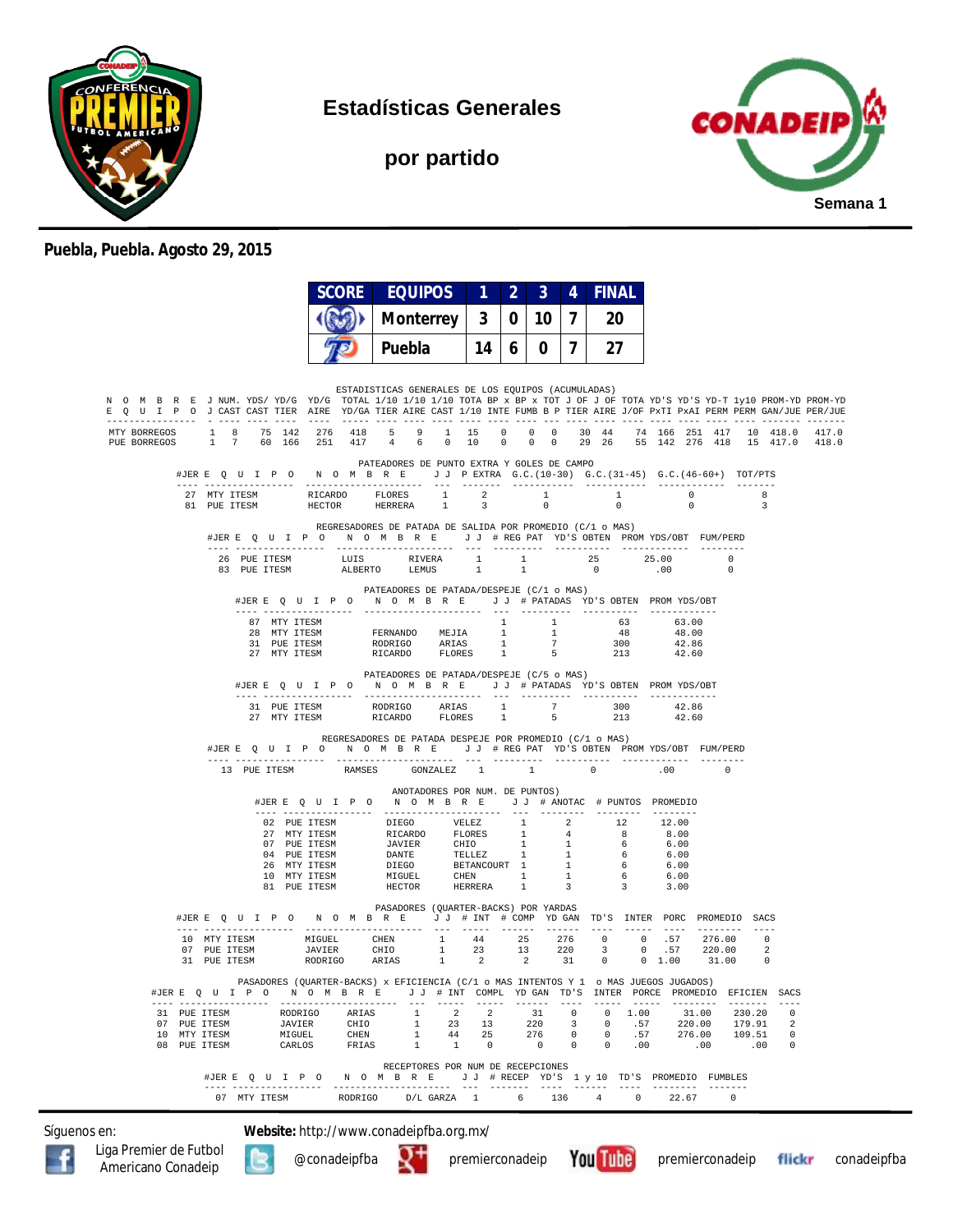







|                                  |                                       |              |                       | $\begin{tabular}{cccccccc} 02 & DUE TTESM & DIEGO & VELEZ & 1 & 3 & 112 & 1 & 2 & 37.33 & 0 \\ 08 & MTY TTESM & PEDRO & MGBALLANES & 1 & 5 & 57 & 3 & 0 & 11.40 & 0 \\ 83 & PUE TTESM & RDERETO & LEMUS & 1 & 4 & 42 & 2 & 0 & 10.50 & 0 \\ 31 & PUE TTESM & RORTECO & GUTIETRE & 1 & 1 & 39 & 1 & 0 & 39.00 & 0 \\ 82 & MTY TTESM & MACELO & GUTIETREREZ & 1 & 6$ |                                                                                                                                         |                |                                 |  |                            |                          |                |                                                                                                                                                                                                                   |                                        |
|----------------------------------|---------------------------------------|--------------|-----------------------|--------------------------------------------------------------------------------------------------------------------------------------------------------------------------------------------------------------------------------------------------------------------------------------------------------------------------------------------------------------------|-----------------------------------------------------------------------------------------------------------------------------------------|----------------|---------------------------------|--|----------------------------|--------------------------|----------------|-------------------------------------------------------------------------------------------------------------------------------------------------------------------------------------------------------------------|----------------------------------------|
|                                  |                                       |              |                       |                                                                                                                                                                                                                                                                                                                                                                    |                                                                                                                                         |                |                                 |  |                            |                          |                |                                                                                                                                                                                                                   |                                        |
|                                  |                                       |              |                       |                                                                                                                                                                                                                                                                                                                                                                    |                                                                                                                                         |                |                                 |  |                            |                          |                |                                                                                                                                                                                                                   |                                        |
|                                  |                                       |              |                       |                                                                                                                                                                                                                                                                                                                                                                    |                                                                                                                                         |                |                                 |  |                            |                          |                |                                                                                                                                                                                                                   |                                        |
|                                  |                                       |              |                       |                                                                                                                                                                                                                                                                                                                                                                    |                                                                                                                                         |                |                                 |  |                            |                          |                |                                                                                                                                                                                                                   |                                        |
|                                  |                                       |              |                       |                                                                                                                                                                                                                                                                                                                                                                    |                                                                                                                                         |                |                                 |  |                            |                          |                |                                                                                                                                                                                                                   |                                        |
|                                  |                                       |              |                       |                                                                                                                                                                                                                                                                                                                                                                    |                                                                                                                                         |                |                                 |  |                            |                          |                |                                                                                                                                                                                                                   |                                        |
|                                  |                                       |              |                       |                                                                                                                                                                                                                                                                                                                                                                    |                                                                                                                                         |                |                                 |  |                            |                          |                |                                                                                                                                                                                                                   |                                        |
|                                  |                                       |              | 14 PUE ITESM          |                                                                                                                                                                                                                                                                                                                                                                    |                                                                                                                                         |                |                                 |  |                            |                          |                |                                                                                                                                                                                                                   |                                        |
|                                  |                                       |              | 06 MTY ITESM          |                                                                                                                                                                                                                                                                                                                                                                    |                                                                                                                                         |                |                                 |  |                            |                          |                |                                                                                                                                                                                                                   |                                        |
|                                  |                                       |              | 26 MTY ITESM          |                                                                                                                                                                                                                                                                                                                                                                    | NATHUND JONES BUSTILLO 1 1 2 6 0<br>EUGENIO MARTEL 1 1 8 0<br>DIEGO BETANCOURT 1 2 5 0<br>LUIS CARRANZA 1 2 3 0<br>EDGAR RIVERA 1 1 1 0 |                |                                 |  |                            |                          |                | $\begin{array}{cccccccc} 1 & 1 & 2 & 3 & 0 & 0 & 0.00 & 0 \\ 1 & 1 & 1 & 8 & 0 & 0 & 8.00 & 0 \\ 1 & 1 & 2 & 5 & 0 & 1 & 2.50 & 0 \\ 1 & 2 & 5 & 0 & 1 & 2.50 & 0 \\ 1 & 1 & 1 & 0 & 0 & 1.00 & 0 \\ \end{array}$ |                                        |
|                                  |                                       |              | 04 MTY ITESM          |                                                                                                                                                                                                                                                                                                                                                                    |                                                                                                                                         |                |                                 |  |                            |                          |                |                                                                                                                                                                                                                   |                                        |
|                                  |                                       |              | 27 PUE ITESM          |                                                                                                                                                                                                                                                                                                                                                                    |                                                                                                                                         |                |                                 |  |                            |                          |                |                                                                                                                                                                                                                   |                                        |
| CORREDORES DE BALON (POR YARDAS) |                                       |              |                       |                                                                                                                                                                                                                                                                                                                                                                    |                                                                                                                                         |                |                                 |  |                            |                          |                |                                                                                                                                                                                                                   |                                        |
|                                  |                                       |              |                       | #JERE QUIPO NOMBRE JJ # ACARR YDOBTEN 1 y 10 LOG TDOBT PROMYDS FUMBLES                                                                                                                                                                                                                                                                                             |                                                                                                                                         |                |                                 |  |                            |                          |                |                                                                                                                                                                                                                   |                                        |
|                                  |                                       |              |                       |                                                                                                                                                                                                                                                                                                                                                                    |                                                                                                                                         |                |                                 |  |                            |                          |                |                                                                                                                                                                                                                   |                                        |
|                                  |                                       |              |                       |                                                                                                                                                                                                                                                                                                                                                                    |                                                                                                                                         |                |                                 |  |                            |                          |                | $6.14$ 0                                                                                                                                                                                                          |                                        |
|                                  |                                       |              |                       |                                                                                                                                                                                                                                                                                                                                                                    |                                                                                                                                         |                |                                 |  |                            |                          |                |                                                                                                                                                                                                                   | $\overline{\phantom{0}}$               |
|                                  |                                       |              |                       |                                                                                                                                                                                                                                                                                                                                                                    |                                                                                                                                         |                |                                 |  |                            |                          |                |                                                                                                                                                                                                                   | $^{\circ}$                             |
|                                  |                                       |              |                       |                                                                                                                                                                                                                                                                                                                                                                    |                                                                                                                                         |                |                                 |  |                            |                          |                |                                                                                                                                                                                                                   | $^{\circ}$<br>$\overline{\phantom{0}}$ |
|                                  |                                       |              |                       |                                                                                                                                                                                                                                                                                                                                                                    |                                                                                                                                         |                |                                 |  |                            |                          |                |                                                                                                                                                                                                                   | $\overline{\phantom{0}}$               |
|                                  |                                       |              |                       |                                                                                                                                                                                                                                                                                                                                                                    |                                                                                                                                         |                |                                 |  |                            |                          |                |                                                                                                                                                                                                                   | $\overline{0}$                         |
|                                  |                                       |              |                       |                                                                                                                                                                                                                                                                                                                                                                    |                                                                                                                                         |                |                                 |  |                            |                          |                |                                                                                                                                                                                                                   | 0                                      |
|                                  |                                       |              |                       |                                                                                                                                                                                                                                                                                                                                                                    |                                                                                                                                         |                |                                 |  |                            |                          |                |                                                                                                                                                                                                                   | 0                                      |
|                                  |                                       |              |                       |                                                                                                                                                                                                                                                                                                                                                                    |                                                                                                                                         |                |                                 |  |                            |                          |                |                                                                                                                                                                                                                   | 0                                      |
|                                  |                                       |              |                       |                                                                                                                                                                                                                                                                                                                                                                    |                                                                                                                                         |                |                                 |  |                            |                          |                |                                                                                                                                                                                                                   | $^{\circ}$                             |
|                                  |                                       |              |                       |                                                                                                                                                                                                                                                                                                                                                                    |                                                                                                                                         |                |                                 |  |                            |                          |                |                                                                                                                                                                                                                   | $\overline{0}$                         |
|                                  |                                       |              |                       |                                                                                                                                                                                                                                                                                                                                                                    |                                                                                                                                         |                |                                 |  |                            |                          |                |                                                                                                                                                                                                                   |                                        |
|                                  |                                       |              |                       |                                                                                                                                                                                                                                                                                                                                                                    | INTERCEPTORES DE PASES (POR # DE PASES INTECEPTADOS)                                                                                    |                |                                 |  |                            |                          |                |                                                                                                                                                                                                                   |                                        |
|                                  | #JERE QUIPO NOMBRE JJ # INT YD'S PROM |              |                       |                                                                                                                                                                                                                                                                                                                                                                    |                                                                                                                                         |                |                                 |  |                            |                          |                |                                                                                                                                                                                                                   |                                        |
|                                  |                                       |              |                       |                                                                                                                                                                                                                                                                                                                                                                    |                                                                                                                                         |                |                                 |  |                            |                          |                |                                                                                                                                                                                                                   |                                        |
|                                  |                                       |              |                       |                                                                                                                                                                                                                                                                                                                                                                    | TACLEADORES (POR # DE TACLEADAS)                                                                                                        |                |                                 |  |                            |                          |                |                                                                                                                                                                                                                   |                                        |
|                                  |                                       |              |                       | #JERE QUIPO NOMBRE JJ # TACL # ATRA PROM FUM/RECU                                                                                                                                                                                                                                                                                                                  |                                                                                                                                         |                |                                 |  |                            |                          |                |                                                                                                                                                                                                                   |                                        |
|                                  |                                       |              |                       |                                                                                                                                                                                                                                                                                                                                                                    |                                                                                                                                         |                |                                 |  |                            |                          |                |                                                                                                                                                                                                                   |                                        |
|                                  |                                       |              |                       | 21 PUE ITESM                                                                                                                                                                                                                                                                                                                                                       |                                                                                                                                         |                |                                 |  |                            |                          |                | - 0                                                                                                                                                                                                               |                                        |
|                                  |                                       |              |                       | 01 PUE ITESM                                                                                                                                                                                                                                                                                                                                                       |                                                                                                                                         |                |                                 |  |                            |                          |                | $\overline{0}$                                                                                                                                                                                                    |                                        |
|                                  |                                       |              |                       | 97 MTY ITESM                                                                                                                                                                                                                                                                                                                                                       |                                                                                                                                         |                |                                 |  |                            |                          |                | $\overline{\phantom{0}}$                                                                                                                                                                                          |                                        |
|                                  |                                       |              |                       | 23 PUE ITESM<br>43 PUE ITESM                                                                                                                                                                                                                                                                                                                                       |                                                                                                                                         |                |                                 |  |                            |                          |                | . വ                                                                                                                                                                                                               |                                        |
|                                  |                                       |              |                       | 52 MTY ITESM                                                                                                                                                                                                                                                                                                                                                       |                                                                                                                                         |                |                                 |  |                            |                          |                | $\bigcirc$                                                                                                                                                                                                        |                                        |
|                                  |                                       |              |                       | 03 MTY ITESM                                                                                                                                                                                                                                                                                                                                                       |                                                                                                                                         |                |                                 |  |                            |                          |                | - 0                                                                                                                                                                                                               |                                        |
|                                  |                                       |              |                       | 06 PUE ITESM                                                                                                                                                                                                                                                                                                                                                       |                                                                                                                                         |                |                                 |  |                            |                          |                |                                                                                                                                                                                                                   |                                        |
|                                  |                                       |              |                       | 01 MTY ITESM                                                                                                                                                                                                                                                                                                                                                       |                                                                                                                                         |                |                                 |  |                            |                          |                | $\bigcirc$                                                                                                                                                                                                        |                                        |
|                                  |                                       |              |                       | 22 PUE ITESM                                                                                                                                                                                                                                                                                                                                                       |                                                                                                                                         |                |                                 |  |                            |                          |                | - 0                                                                                                                                                                                                               |                                        |
|                                  |                                       |              |                       | 57 PUE ITESM                                                                                                                                                                                                                                                                                                                                                       |                                                                                                                                         |                |                                 |  |                            |                          |                | $\overline{\phantom{0}}$                                                                                                                                                                                          |                                        |
|                                  |                                       |              |                       | 29 MTY ITESM                                                                                                                                                                                                                                                                                                                                                       |                                                                                                                                         |                |                                 |  |                            |                          |                |                                                                                                                                                                                                                   |                                        |
|                                  |                                       |              |                       | 26 PUE ITESM                                                                                                                                                                                                                                                                                                                                                       |                                                                                                                                         |                |                                 |  |                            |                          |                | $\bigcirc$                                                                                                                                                                                                        |                                        |
|                                  |                                       |              |                       | 93 PUE ITESM                                                                                                                                                                                                                                                                                                                                                       |                                                                                                                                         |                |                                 |  |                            |                          |                | - 0                                                                                                                                                                                                               |                                        |
|                                  |                                       |              |                       | 30 MTY ITESM                                                                                                                                                                                                                                                                                                                                                       |                                                                                                                                         |                |                                 |  |                            |                          |                | . വ<br>_ი                                                                                                                                                                                                         |                                        |
|                                  |                                       |              |                       | 11 MTY ITESM<br>43 MTY ITESM                                                                                                                                                                                                                                                                                                                                       |                                                                                                                                         |                |                                 |  |                            |                          |                | $\overline{\phantom{0}}$                                                                                                                                                                                          |                                        |
|                                  |                                       |              |                       | 37 MTY ITESM                                                                                                                                                                                                                                                                                                                                                       |                                                                                                                                         |                |                                 |  |                            |                          |                | $\overline{\phantom{0}}$                                                                                                                                                                                          |                                        |
|                                  |                                       |              |                       | 99 PUE ITESM                                                                                                                                                                                                                                                                                                                                                       |                                                                                                                                         |                |                                 |  |                            |                          |                | - 0                                                                                                                                                                                                               |                                        |
|                                  |                                       |              |                       | 90 PUE ITESM                                                                                                                                                                                                                                                                                                                                                       |                                                                                                                                         |                |                                 |  |                            |                          |                |                                                                                                                                                                                                                   |                                        |
|                                  |                                       |              | 28 PUE ITESM          |                                                                                                                                                                                                                                                                                                                                                                    |                                                                                                                                         |                |                                 |  |                            |                          |                | $\overline{0}$                                                                                                                                                                                                    |                                        |
|                                  |                                       |              |                       | 02 MTY ITESM                                                                                                                                                                                                                                                                                                                                                       |                                                                                                                                         |                |                                 |  |                            |                          |                | $\overline{\phantom{0}}$                                                                                                                                                                                          |                                        |
|                                  |                                       |              | 94 MTY ITESM          |                                                                                                                                                                                                                                                                                                                                                                    |                                                                                                                                         |                |                                 |  |                            |                          |                | - 0                                                                                                                                                                                                               |                                        |
|                                  |                                       |              |                       |                                                                                                                                                                                                                                                                                                                                                                    |                                                                                                                                         |                |                                 |  |                            |                          |                |                                                                                                                                                                                                                   |                                        |
|                                  |                                       |              |                       | #JERE QUIPO NOMBRE JJ # TACL # ATRA PROM FUM/RECU                                                                                                                                                                                                                                                                                                                  | TACLEADORES (POR # DE SACS ATRAPADAS o CAPTURAS)                                                                                        |                |                                 |  |                            |                          |                |                                                                                                                                                                                                                   |                                        |
|                                  |                                       |              |                       |                                                                                                                                                                                                                                                                                                                                                                    |                                                                                                                                         |                |                                 |  |                            |                          |                |                                                                                                                                                                                                                   |                                        |
|                                  |                                       |              |                       | 97 MTY ITESM                                                                                                                                                                                                                                                                                                                                                       | MARTIN                                                                                                                                  |                | $\verb+MALDONADO+ 1+ \verb+ 1+$ |  | 7                          | 1                        | 7.00           | 0                                                                                                                                                                                                                 |                                        |
|                                  |                                       |              | 11 MTY ITESM          |                                                                                                                                                                                                                                                                                                                                                                    | CARLOS                                                                                                                                  |                | MARTELL <sub>1</sub>            |  | $\overline{\phantom{0}}^2$ | $\mathbf{1}$             | 2.00           | 0                                                                                                                                                                                                                 |                                        |
|                                  |                                       |              |                       |                                                                                                                                                                                                                                                                                                                                                                    |                                                                                                                                         |                |                                 |  |                            |                          |                |                                                                                                                                                                                                                   |                                        |
|                                  |                                       |              |                       |                                                                                                                                                                                                                                                                                                                                                                    |                                                                                                                                         |                | YARDAS MEZCLADAS                |  |                            |                          |                |                                                                                                                                                                                                                   |                                        |
|                                  |                                       |              |                       | JUE YD'S/REG YDS/REG YD'S x YD'S/REC YD'S/REG. SUMA                                                                                                                                                                                                                                                                                                                |                                                                                                                                         |                |                                 |  |                            |                          |                |                                                                                                                                                                                                                   |                                        |
|                                  |                                       |              | ---- ---------------- | #JER E Q U I P O M O M B R E JUG KICK-OFF DESPEJE CARRERA DE PASES PAS-INTER TOTAL                                                                                                                                                                                                                                                                                 |                                                                                                                                         |                |                                 |  |                            |                          |                |                                                                                                                                                                                                                   | $- - - - -$                            |
|                                  |                                       | 07 MTY ITESM |                       | RODRIGO D/L GARZA 1                                                                                                                                                                                                                                                                                                                                                |                                                                                                                                         |                | $\sim$ 0                        |  | $\sim$ 0                   | $\sim$ 0                 | 136            | ------- -------- --------<br>$\sim$ 0                                                                                                                                                                             | 136                                    |
|                                  |                                       | 02 PUE ITESM |                       | DIEGO                                                                                                                                                                                                                                                                                                                                                              | VELEZ                                                                                                                                   | 1              | $\circ$                         |  | $\overline{\phantom{0}}$   | $\overline{0}$           | 112            | $\overline{0}$                                                                                                                                                                                                    | 112                                    |
|                                  |                                       | 07 PUE ITESM |                       | JAVIER CHIO                                                                                                                                                                                                                                                                                                                                                        |                                                                                                                                         | $\mathbf{1}$   | $\overline{0}$                  |  | $\circ$                    | 86                       | $\sim$ 0       | $^{\circ}$                                                                                                                                                                                                        | 86                                     |
|                                  |                                       | 18 PUE ITESM |                       | ALEJANDRO JASSO                                                                                                                                                                                                                                                                                                                                                    |                                                                                                                                         | $\overline{1}$ | $\overline{0}$                  |  | $\overline{0}$             | 61                       | $\overline{0}$ | $\mathbf 0$                                                                                                                                                                                                       | 61                                     |
|                                  |                                       | 08 MTY ITESM |                       | PEDRO MAGALLANES 1                                                                                                                                                                                                                                                                                                                                                 |                                                                                                                                         |                | $\sim$ 0                        |  | $\overline{0}$             | $\sim$ 0                 | 57             | $\overline{0}$                                                                                                                                                                                                    | 57                                     |
|                                  |                                       | 28 MTY ITESM |                       | ${\tt FERNANDO} \qquad {\tt MEJIA} \qquad \qquad {\tt 1}$                                                                                                                                                                                                                                                                                                          |                                                                                                                                         |                | $\overline{\phantom{0}}$        |  | $\overline{0}$             | 49                       | $\overline{0}$ | $\overline{0}$                                                                                                                                                                                                    | 49                                     |
|                                  |                                       | 83 PUE ITESM |                       | ALBERTO LEMUS                                                                                                                                                                                                                                                                                                                                                      |                                                                                                                                         | 1              | $\qquad \qquad 0$               |  | $\overline{0}$             | $\overline{\phantom{a}}$ | 42             | $^{\circ}$                                                                                                                                                                                                        | 44                                     |
|                                  |                                       | 31 PUE ITESM |                       | RODRIGO ARIAS                                                                                                                                                                                                                                                                                                                                                      |                                                                                                                                         | $\mathbf{1}$   | $\overline{0}$                  |  | $\overline{0}$             | $\overline{0}$           | 39             | $\Omega$                                                                                                                                                                                                          | 39                                     |
|                                  |                                       |              |                       |                                                                                                                                                                                                                                                                                                                                                                    |                                                                                                                                         |                |                                 |  |                            |                          |                |                                                                                                                                                                                                                   |                                        |

Síguenos en: **Website:** http://www.conadeipfba.org.mx/